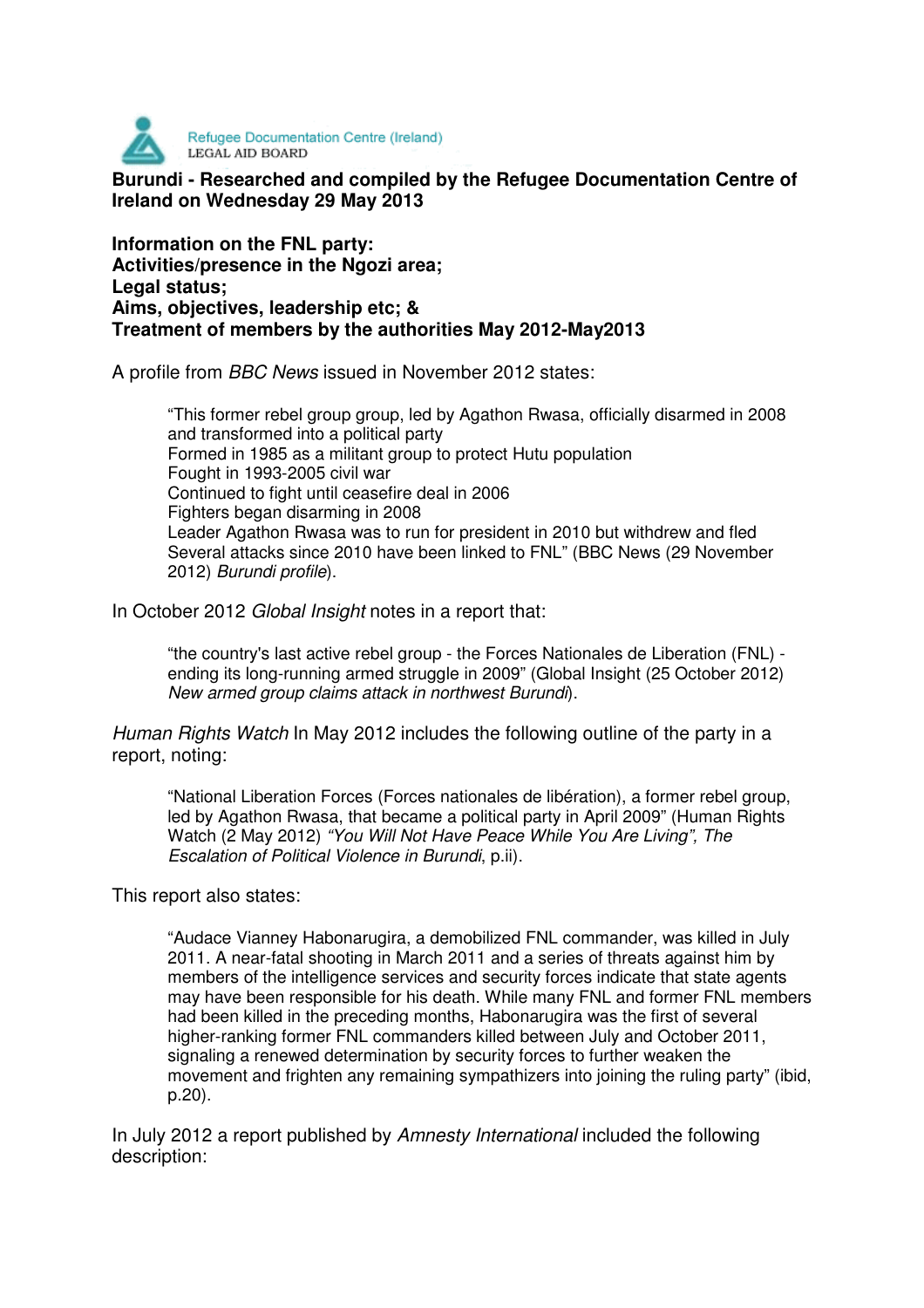"…extra-parliamentary opposition political parties, such as the National Liberation Forces (FNL)…" (Amnesty International (9 July 2012) Burundi, Time for change: a human rights review, Submission to the UN Universal Periodic Review, January-February 2013).

This publication also states that:

"Amnesty International is gravely concerned that the authorities have failed to investigate and prosecute many cases of extra-judicial executions implicating state agents. UN human rights monitors recorded 40 extra-judicial executions in 2010 and 61 in 2011, in which the SNR, the PNB and the National Defence Forces (FDN) appear to be implicated. An additional 42 killings in 2011 are believed to be politically motivated. The victims include both members of extra-parliamentary opposition political parties, such as the National Liberation Forces (FNL)…" (Amnesty International (9 July 2012) Burundi: Submission to the UN Universal Periodic Review, 15th Session of the UPR Working Group, January-February 2013, p.5).

In November 2012 a report by IRIN News states:

"In the eight years since the war's conclusion, Burundi has held two multi-party elections, seen rebel groups transform into political parties, and developed a vibrant civil society and a relatively free press. Schools and health centres are open. Civil servants get paid" (IRIN News (1 November 2012) Analysis: Burundi's bumpy road to the 2015 polls).

This document also points out that:

"The most serious concern, one openly shared by the country's international partners, is the spate of reports - flatly denied by the government - that elements within the security forces are killing individuals because of their affiliation with opposition parties, especially the Forces National de Liberation (FNL)" (ibid).

The United Nations Human Rights Council in a document issued in November 2012:

"…expressed concern about the resurgence of cases of extrajudicial executions of members of the FNL party by the security forces since 2011" (United Nations Human Rights Council (12 November 2012) Compilation : [Universal Periodic Review] : Burundi / prepared by the Office of the High Commissioner for Human Rights in accordance with paragraph 5 of the annex to Human Rights Council resolution 16/21, p.6).

A publication released in December 2012 by Human Rights Watch points out that:

"Killings peaked in 2011, with reciprocal attacks by CNDD-FDD members and the police and intelligence services, as well as by armed groups believed to be linked to the FNL. Scores of people were killed. CNDD-FDD members increased attacks on FNL members and former members, notably through its imbonerakure youth wing and the intelligence services. A typical example was the killing of demobilized FNL commander Audace Vianney Habonarugira in July 2011. He had first been shot and seriously injured by a policeman in March 2011, and he was repeatedly threatened and followed by state security agents in the months before his death. Other victims include Dédith Niyirera, FNL representative in Kayanza province, killed in August 2011, and Médard Ndayishimiye, a local FNL leader in Mwaro province, abducted in Gitega town and found dead in Rutana province in October 2011. Demobilized FNL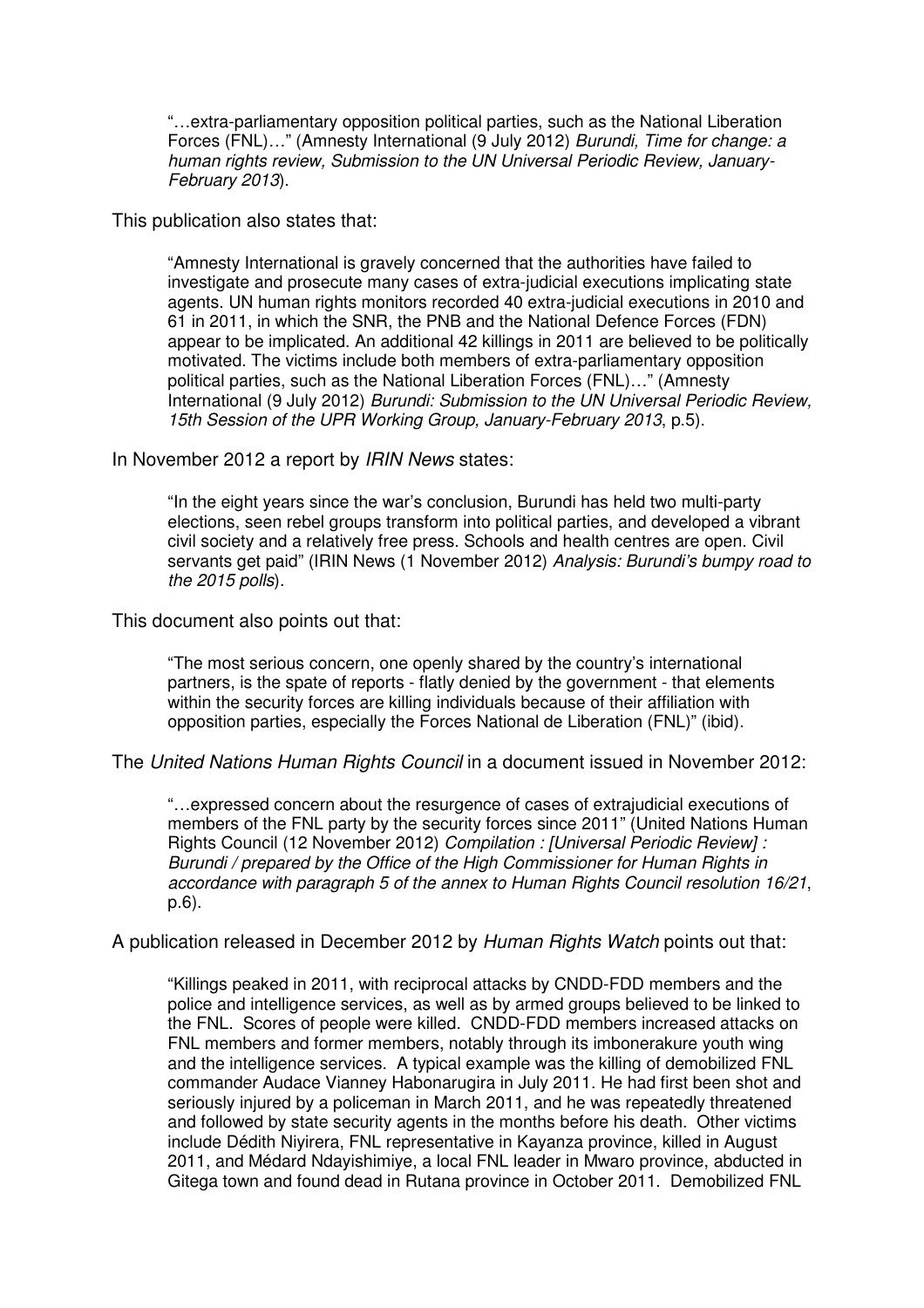combatants were pressured to join the SNR and the imbonerakure or face death" (Human Rights Watch (30 December 2012) Burundi: Universal Periodic Review Submission-Updated December 2012, p.2).

This report also notes:

"Impunity for political killings remains pervasive. In the vast majority of cases, no one was arrested or prosecuted, even when information on the circumstances of incidents was readily available. The absence of justice was particularly noticeable when the perpetrators were suspected to be CNDD-FDD supporters or members of the security forces. In some cases, the police or the prosecutor opened investigations, but these rarely resulted in credible investigations or arrests. When the alleged crimes were considered to have been perpetrated by opposition groups, the typical response was to arbitrarily arrest FNL or ex-FNL members, even when there was no credible evidence that the individuals arrested were responsible for these crimes" (ibid, p.2).

This document also points out that:

"Burundi has only recently emerged from more than 15 years of protracted armed conflict. Progress has been made in instituting democratic and judicial reforms, and helping overcome the deep ethnic divisions which led to massacres and other grave abuses since 1993. After long delays, a National Independent Human Rights Commission started functioning in 2011, and steps have been taken towards establishing a Truth and Reconciliation Commission. However, these achievements have been undermined by fraught elections and a closing of democratic space in 2010, leading to a political stalemate between the ruling party and the opposition; a sharp increase in political violence in late 2010 and 2011 and scores of political killings; quasi-total impunity protecting those responsible for these killings; and a pattern of intimidation and harassment of civil society activists and journalists. These problems have been compounded by a weak judicial system suffering from insufficient resources and a lack of independence. The government has frequently stated its commitment to protecting human rights, but to date, many of its promises remain unfulfilled" (ibid, p.1).

A report issued in January 2013 by Human Rights Watch commenting on events of 2012 states:

"Human rights in Burundi in 2012 present both progress and serious concerns. For example, the number of political killings decreased in 2012 after a sharp escalation in 2011, but political space remains restricted. The Burundian government failed to address widespread impunity, especially for members of the security forces and the youth league of the ruling National Council for the Defense of Democracy-Forces for the Defense of Democracy (CNDD-FDD)" (Human Rights Watch (31 January 2013) World Report 2013 - Burundi).

This report also points out that:

"Political killings diminished significantly in 2012, but there were sporadic attacks by armed groups as well as killings of members or former members of the opposition National Liberation Forces (FNL)" (ibid).

A report released by the United States Department in April 2013 commenting on events of the preceding year notes: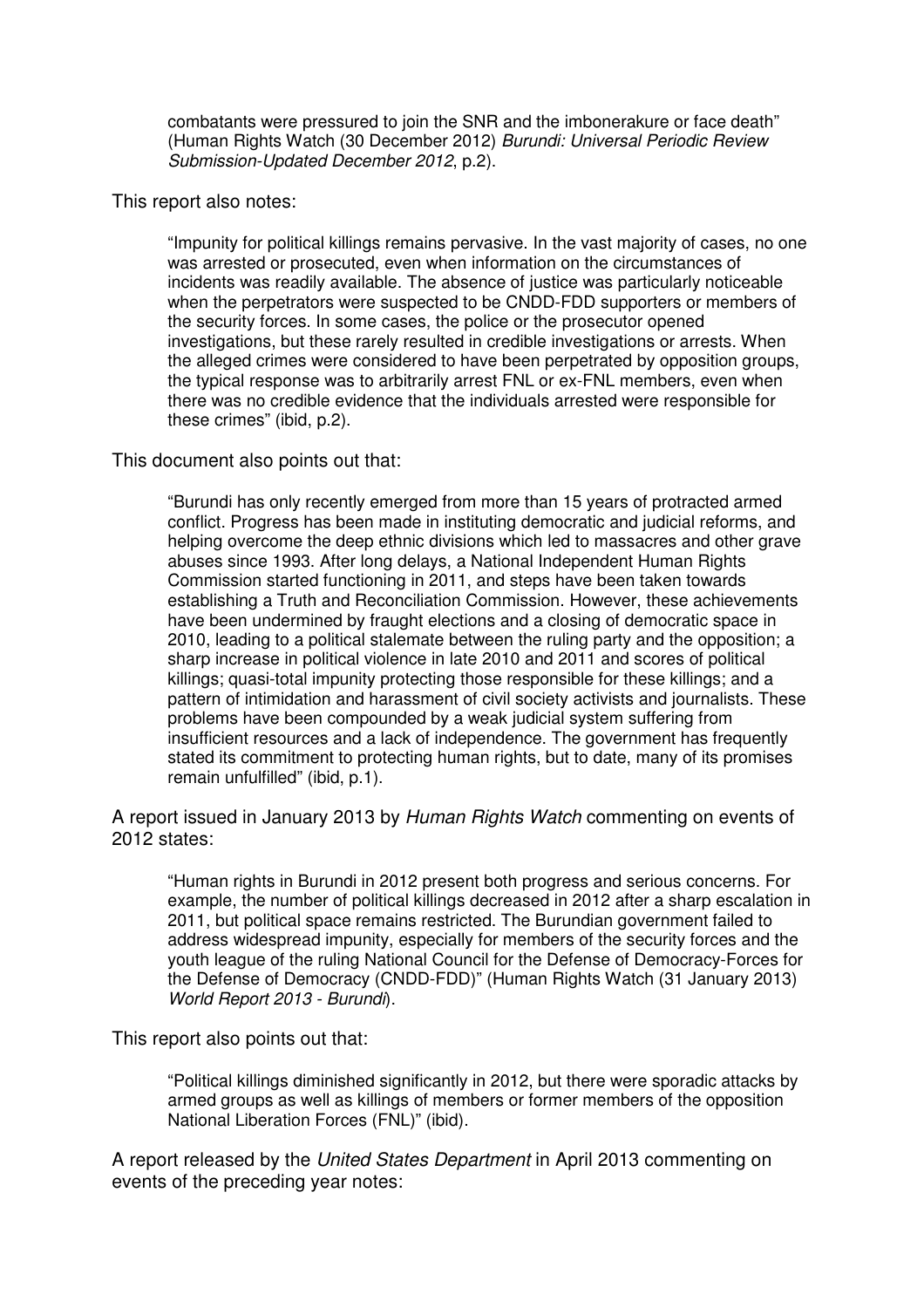"The UN Office of the High Commissioner for Human Rights (OHCHR) documented 30 cases of extrajudicial killings committed by police, the intelligence service, military personnel, and local government officials during the year; the OHCHR documented 61 cases in 2011. Members of the Youth Wing (Imbonerakure) of the CNDD-FDD were implicated in some cases. Most of the victims were former or current members of the opposition National Liberation Front (FNL) and other opposition parties" (United States Department of State (19 April 2013) Country Reports on Human Rights Practices for 2012, Burundi, Section 1a Arbitrary or Unlawful Deprivation of Life).

In May 2013 a report published by the United Kingdom Parliament House of Commons Library points out that:

"While the security situation has not deteriorated over the last couple of years, neither has it improved much – despite government claims that it is well on top of the situation. Low-level violence continues, despite the fact that the UN has designated the country officially as 'post-conflict', entitling it to support from the Peace Building Fund. A number of FNL factions have been joined in the bush by a new group, the FRD. There are occasional skirmishes along border areas between these rebel groups and the security forces, although the different FNL factions have also been clashing with each other" (United Kingdom Parliament House of Commons Library (13 May 2013) Burundi: recent political and security developments).

In May 2013 Agence France Presse notes:

"Two people were killed when a bus carrying 30 passengers was ambushed by armed men believed to be ex-rebels near Burundi's capital Bujumbura, officials said Sunday. The bus was attacked Saturday near Gatumba on the outskirts of Bujumbura and close to the border with the Democratic Republic of Congo, a local government official, Jean-Marie Mutabazi, told AFP. "The bandits fired on the vehicle. One person was killed immediately and another died later in hospital," he said, adding that at least a further 10 people sustained serious injuries. A survivor interviewed on the radio said the attackers were members of the National Liberation Forces (FNL), a former rebel group" (Agence France Presse (19 May 2013) Two killed in ambush on Burundi bus: officials).

No further information on these issues could be found among sources available to the RDC.

## **References**

Agence France Presse (19 May 2013) Two killed in ambush on Burundi bus: officials **http://reliefweb.int/report/burundi/two-killed-ambush-burundi-bus-officials** Accessed Wednesday 29 May 2013

Amnesty International (9 July 2012) Burundi, Time for change: a human rights review, Submission to the UN Universal Periodic Review, January-February 2013 **http://www.amnesty.org/en/library/asset/AFR16/003/2012/en/804f68bd-2e0e-487d-b782-d0d2c9fd1e4e/afr160032012en.pdf** Accessed Wednesday 29 May 2013

BBC News (29 November 2012) Burundi profile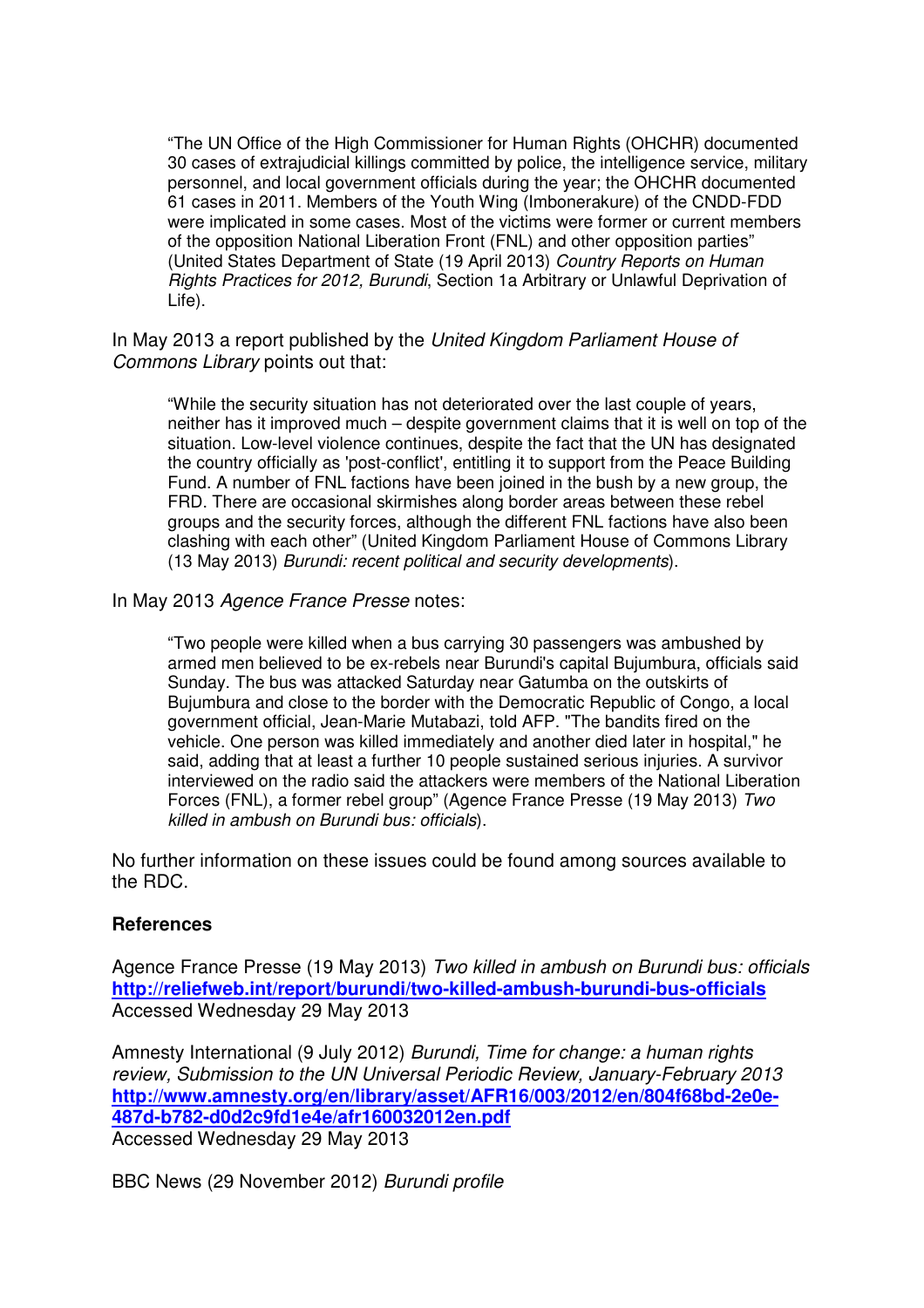**http://www.bbc.co.uk/news/world-africa-13087604**

Accessed Wednesday 29 May 2013

Global Insight (25 October 2012) New armed group claims attack in northwest Burundi

**http://www.lexisnexis.com/uk/legal/results/docview/docview.do?docLinkInd=tr ue&risb=21\_T16827938260&format=GNBFULL&sort=BOOLEAN&startDocNo=1 1&resultsUrlKey=29\_T16827938264&cisb=22\_T16827938263&treeMax=true&tre eWidth=0&csi=250053&docNo=11**THi This is a subscription database Accessed Wednesday 29 May 2013

Human Rights Watch (31 January 2013) World Report 2013 - Burundi http://www.unhcr.org/cgibin/texis/vtx/refworld/rwmain?page=printdoc&amp:docid=510fb4f13c Accessed Wednesday 29 May 2013

Human Rights Watch (30 December 2012) Burundi: Universal Periodic Review Submission-Updated December 2012 http://www.hrw.org/news/2012/12/30/burundi-universal-periodic-review-submissionupdated-december-2012 Accessed Wednesday 29 May 2013

Human Rights Watch (2 May 2012) "You Will Not Have Peace While You Are Living", The Escalation of Political Violence in Burundi http://www.hrw.org/sites/default/files/reports/burundi0512ForUpload\_1.pdf Accessed Wednesday 29 May 2013

IRIN News (1 November 2012) Analysis: Burundi's bumpy road to the 2015 polls http://www.irinnews.org/Report/96689/Analysis-Burundi-s-bumpy-road-to-the-2015 polls

Accessed Wednesday 29 May 2013

United Kingdom Parliament House of Commons Library (13 May 2013) Burundi: recent political and security developments http://www.ein.org.uk/members/country-report/burundi-recent-political-and-securitydevelopments This is a subscription database Accessed Wednesday 29 May 2013

United Nations Human Rights Council (12 November 2012) Compilation : [Universal Periodic Review] : Burundi / prepared by the Office of the High Commissioner for Human Rights in accordance with paragraph 5 of the annex to Human Rights Council resolution 16/21 http://www.unhcr.org/refworld/pdfid/50cec89d2.pdf Accessed Wednesday 29 May 2013

United States Department of State (19 April 2013) Country Reports on Human Rights Practices for 2012, Burundi http://www.state.gov/j/drl/rls/hrrpt/humanrightsreport/index.htm#wrapper Accessed Wednesday 29 May 2013